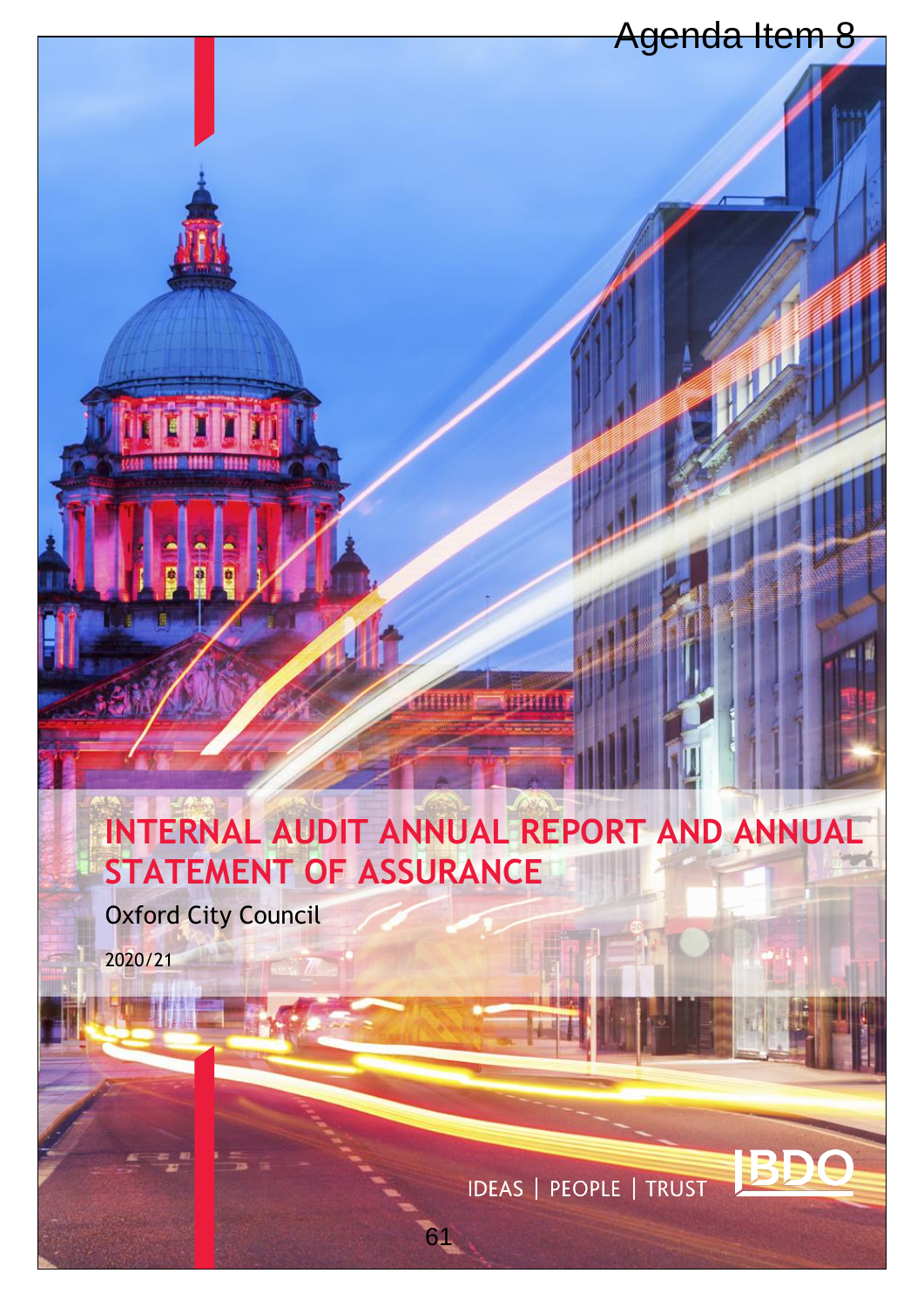# CONTENTS

|                                                        | Page |
|--------------------------------------------------------|------|
| <b>Executive Summary</b>                               | 3    |
| Review of 2020/21 Work                                 | 5    |
| <b>Summary of Findings</b>                             | 11   |
| <b>Added value</b>                                     | 12   |
| <b>Background to annual opinion</b>                    | 14   |
| <b>Key Performance Indicators</b>                      | 17   |
| Appendix 1: Opinion and recommendation<br>significance | 18   |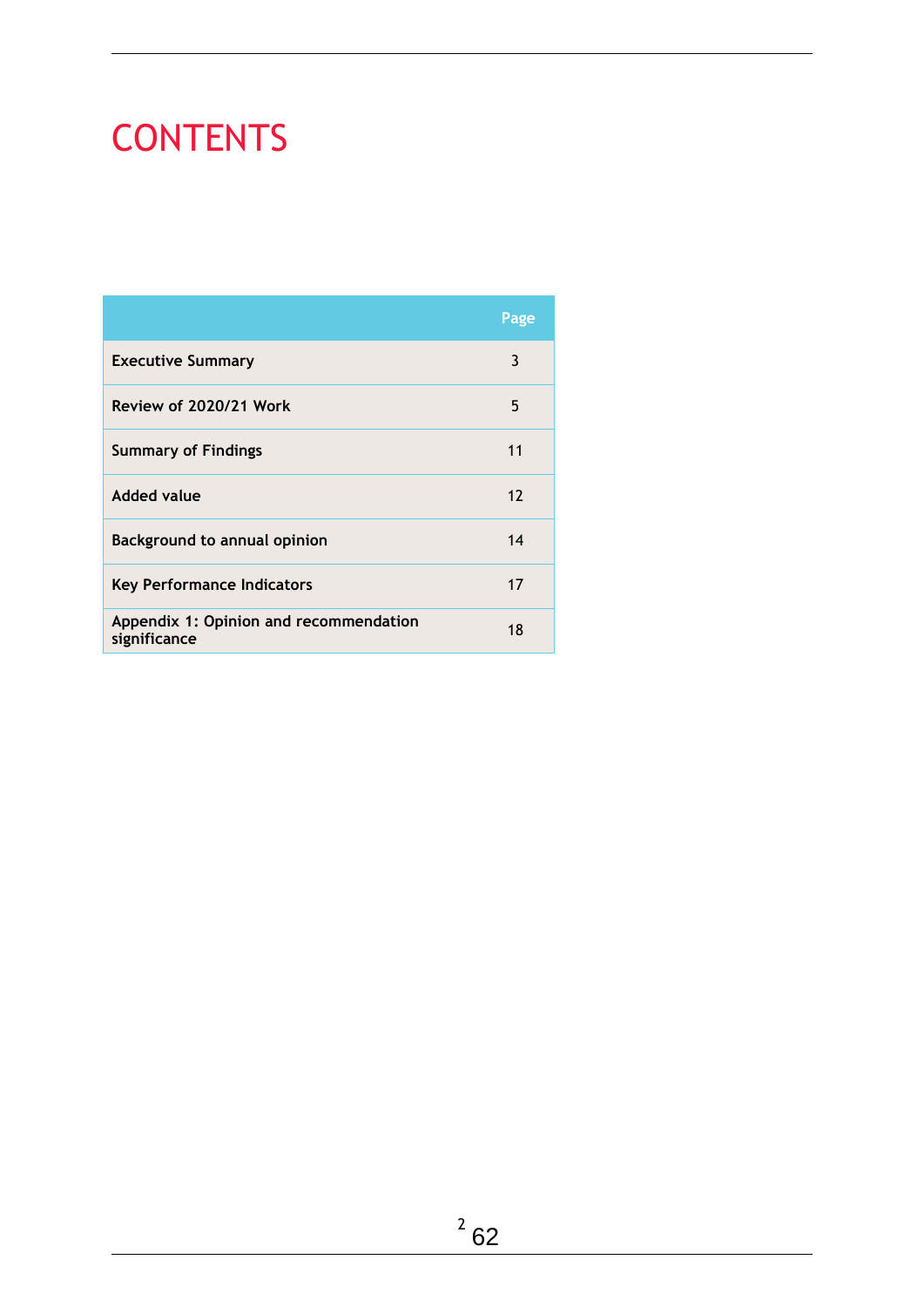# SUMMARY OF 2020/21 WORK

### **Internal Audit 2020/21**

This report details the work undertaken by internal audit for Oxford City Council (the Council) and provides an overview of the effectiveness of the controls in place for the full year. The following reports have been issued for this financial year:

- Key Financial Controls Data Analytics
- Accounts Receivable
- Channel Shift
- Planning Services
- Payroll and Overtime
- Treasury Management
- Companies Oversight
- Income Collection and Cashiers
- Corporate Performance

We have detailed the opinions of each report and key findings on pages five to 10. Our internal audit work for the 12 month period from 1 April 2020 to 31 March 2021 was carried out in accordance with the internal audit plan approved by management and the Audit Committee. The plan was based upon discussions held with management and was constructed in such a way as to gain a level of assurance on the main financial and management systems reviewed. Our plan included reviews on Car Paking, Community Strategy, Environment and Enforcement Re-structure for 2020/2021. However, it has been agreed with the Council that these will be moved to the 2021/22 plan. There were no restrictions placed upon the scope of our audit and our work complied with Public Sector Internal Audit Standards.

### **Head of Internal Audit Opinion**

The role of internal audit is to provide an opinion to the Full Council, through the Audit Committee (AC), on the adequacy and effectiveness of the internal control system to ensure the achievement of the Council's objectives in the areas reviewed. The annual report from internal audit provides an overall opinion on the adequacy and effectiveness of the Council's risk management, control and governance processes, within the scope of work undertaken by our firm as outsourced providers of the internal audit service. It also summarises the activities of internal audit for the period. The basis for forming my opinion is as follows:

- Overall, we are able to provide **Moderate Assurance** that there is sound system of internal control, designed to meet the Council's objectives and that controls are being applied consistently. In forming our view we have taken into account that:
- The Council has seen a sharp increase in expenditure to support those in need, together with a sharp reduction in income from leisure centres, town hall room hire, car parks, rents from commercial premises, and earnings from its wholly owned companies Oxford Direct Services Ltd (ODS) and Oxford City Housing Ltd (OCHL).The overall adverse impact on the Council's general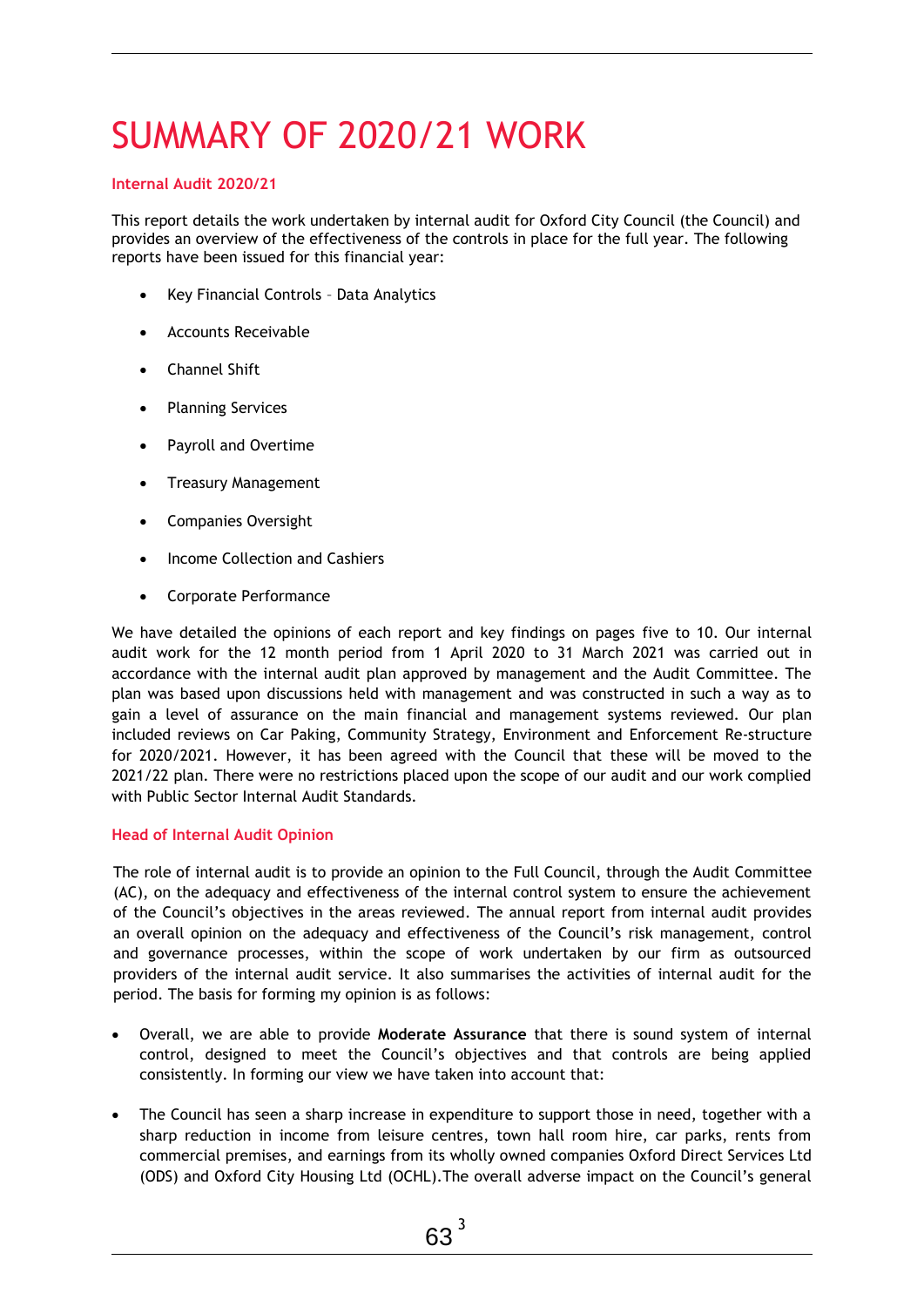fund, in this year alone, is estimated at around £12 million, with a further £17 million over the following four years. The Council has used their reserves to plug this gap, noting that this is a one-off measure. The Council is proposing £9.57 million of efficiencies and increased income over the 4 year period.

- The Council have implemented all recommendations due. In 2020-21, the escalation process for follow up was refined to improve effectiveness. All non-responses and recommendations with several revised due dates were reported to the Operation Delivery Group (ODG) meeting each quarter. This has improved the follow up process and implementation of recommendations.
- Some audits planned have been deferred to 2021-22 as a result of the impact of Covid 19 but overall we were able to perform sufficient work to provide an annual opinion. All of our reports this year which contained an opinion, have provided substantial or moderate assurance, including three with substantial assurance on design and effectiveness (Payroll and Overtime, Treasury Management and Income Collection & Cashiers) and three with moderate assurance on design and effectiveness (Data Analytics, Companies Oversight and Accounts Receivable). The Council need to achieve substantial assurance on both design and effectiveness on a majority of their audit reviews in 2021-22 to achieve a substantial opinion overall. However, Covid 19 has presented control challenges for all Councils and the Council has done well to maintain its control environment under these circumstances.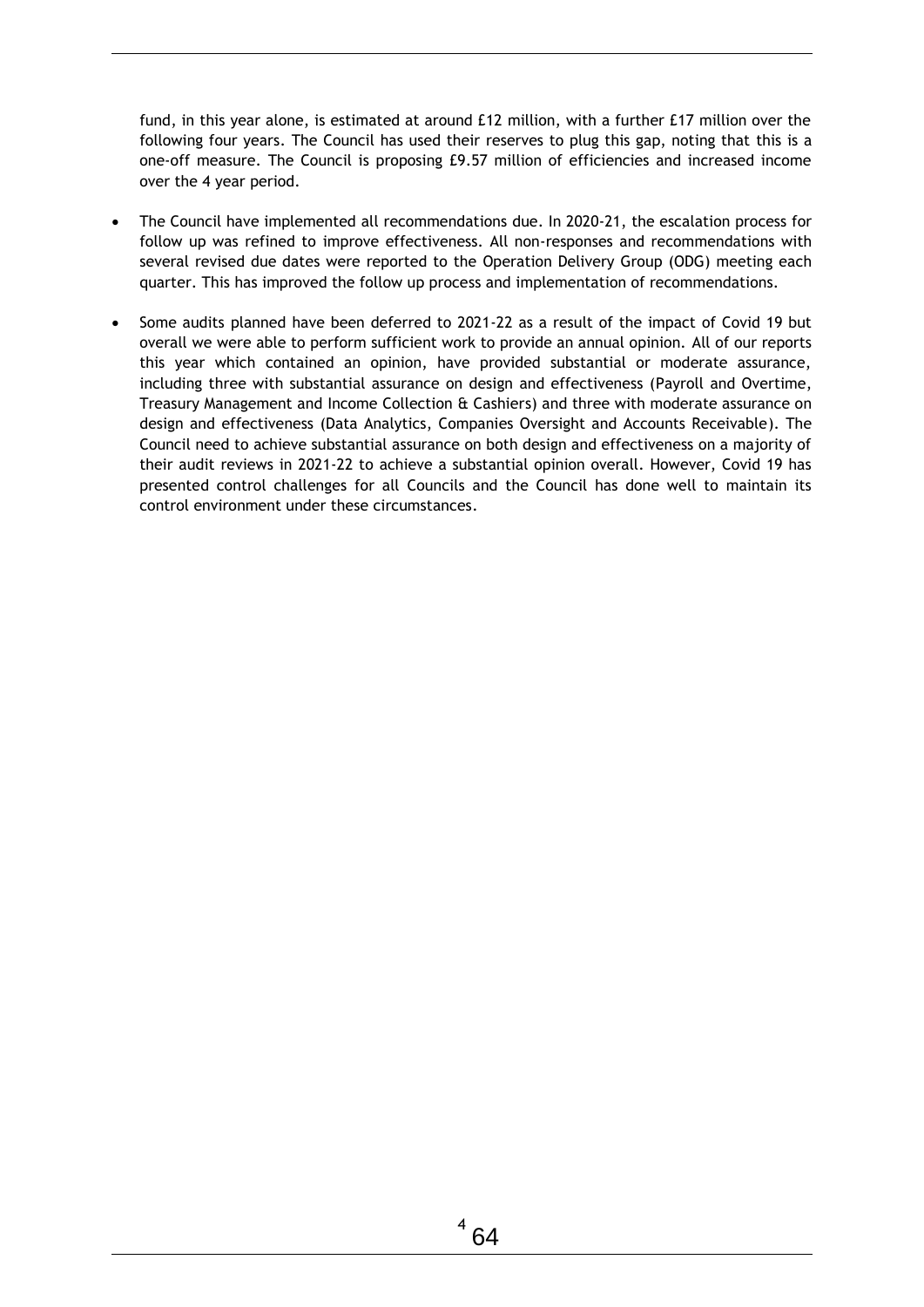# REVIEW OF 2020/21 WORK

| <b>Report Issued</b>                               | <b>Recommendations</b><br>and significance |                | <b>Overall Report Conclusions</b><br>(see Appendix 1) |               | <b>Summary of Key Findings / Recommendations</b> |                                                                                                                                                                                                                                                                                                                                                                                                                                                                                                                                                                                                                                                                                                                                                                                                                                                                                                                                                                                                                                                                                                                                                                                                                                                                                                                                                                                                                                                                                                                                       |
|----------------------------------------------------|--------------------------------------------|----------------|-------------------------------------------------------|---------------|--------------------------------------------------|---------------------------------------------------------------------------------------------------------------------------------------------------------------------------------------------------------------------------------------------------------------------------------------------------------------------------------------------------------------------------------------------------------------------------------------------------------------------------------------------------------------------------------------------------------------------------------------------------------------------------------------------------------------------------------------------------------------------------------------------------------------------------------------------------------------------------------------------------------------------------------------------------------------------------------------------------------------------------------------------------------------------------------------------------------------------------------------------------------------------------------------------------------------------------------------------------------------------------------------------------------------------------------------------------------------------------------------------------------------------------------------------------------------------------------------------------------------------------------------------------------------------------------------|
|                                                    | н.                                         | M              | <b>L</b>                                              | <b>Design</b> | <b>Operational</b><br><b>Effectiveness</b>       |                                                                                                                                                                                                                                                                                                                                                                                                                                                                                                                                                                                                                                                                                                                                                                                                                                                                                                                                                                                                                                                                                                                                                                                                                                                                                                                                                                                                                                                                                                                                       |
| Key<br>Financial<br>Systems<br>(Data<br>Analytics) |                                            | $\overline{2}$ |                                                       | Moderate      | Moderate                                         | Conclusion<br>The data analytics undertaken has identified several exceptions in the key<br>financial datasets provided. We have reviewed these with management and<br>have confirmed they appear to have valid explanations<br>Findings/Recommendations from Payroll:<br>Within the duplicate key matching, it was found that two transactions<br>$\bullet$<br>were identified to be duplicates. The value of the single transactions<br>amounted to £3,350.39.<br>Through a duplicate match, a total of 24 employees had duplicate<br>forenames and surnames however difference personal references.<br>A total of 13 employees were found to have the same whole address<br>$\bullet$<br>details with different surnames.<br>Findings/Recommendations from Accounts Payable:<br>After a duplicate match based on creditor reference, invoice number<br>$\bullet$<br>and value of payment which returned a total of eight transactions with<br>a potential duplicate value of £13,073.<br>Four suppliers were not matched after corresponding the creditor<br>references for all transactions to the creditor references in the list of<br>suppliers.<br>A total of 149 suppliers with duplicate bank details to at least one other<br>$\bullet$<br>entry was found.<br>After matching supplier bank details against employee bank details, ten<br>$\bullet$<br>entries were found to be (employees and suppliers) matched.<br>Through a match for supplier name and address, a total of 16 duplicate<br>Suppliers were identified. |
| Accounts<br>Receivable                             |                                            |                | 4                                                     | Substantial   | Moderate                                         | Conclusion<br>The Council has financial systems in place that are designed effectively to<br>ensure that income transactions are not processed without appropriate                                                                                                                                                                                                                                                                                                                                                                                                                                                                                                                                                                                                                                                                                                                                                                                                                                                                                                                                                                                                                                                                                                                                                                                                                                                                                                                                                                    |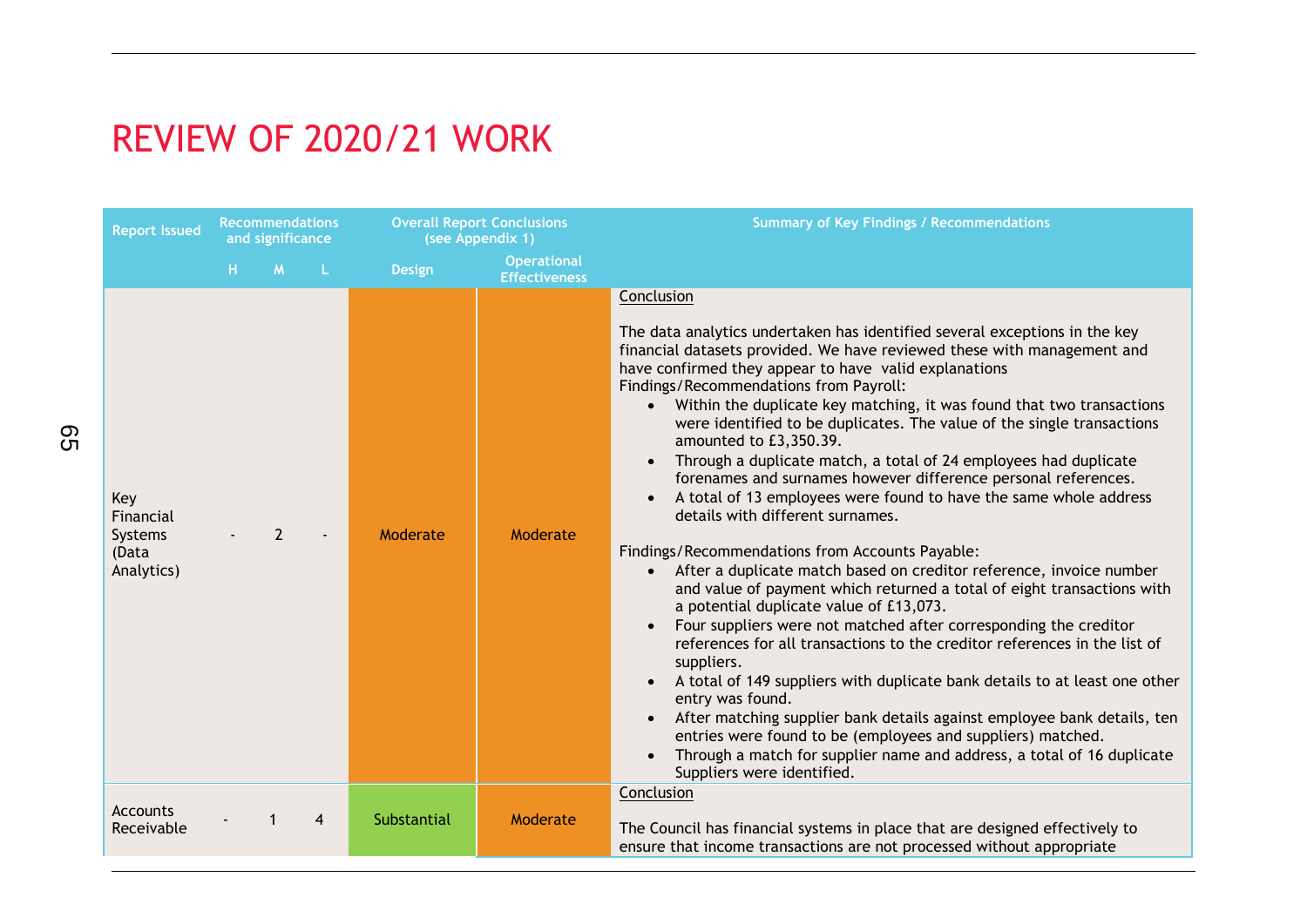|                                                          |          | approval, and a segregation of duties is maintained where required. However,<br>there have been some exceptions with sending out timely reminder letters and<br>some minor issues relating to due diligence for new customers.<br>Findings/Recommendations:<br>For three overdue ODS debts, reminder letters had not been sent in line<br>$\bullet$                                                                                                                                                                                                                                                                                                                                                                                                                                                                                                                                                                                                                                                                                                                             |
|----------------------------------------------------------|----------|---------------------------------------------------------------------------------------------------------------------------------------------------------------------------------------------------------------------------------------------------------------------------------------------------------------------------------------------------------------------------------------------------------------------------------------------------------------------------------------------------------------------------------------------------------------------------------------------------------------------------------------------------------------------------------------------------------------------------------------------------------------------------------------------------------------------------------------------------------------------------------------------------------------------------------------------------------------------------------------------------------------------------------------------------------------------------------|
|                                                          |          | with the agreed timescales. Therefore, there should be a monthly<br>review completed by the Incomes Team Leader to verify that each<br>Income Officer is running the reminder letter reports as expected.<br>To review the ODS Income & Collection policies and Write-Off policies<br>annually<br>To explore options to automatically check customer amendments or for<br>$\bullet$<br>the Income Team Leader to undertake an additional quarterly check to<br>ensure there have been no irregular patterns of changes.<br>To align the Sundry Debtors Guide with the levels of due diligence<br>$\bullet$<br>options within Agresso and to outline further examples of when due<br>diligence is not appropriate.<br>In a sample of 15 invoices, there was one instance where approval was<br>not obtained from a relevant manager prior to the invoice being raised<br>by an Income Officer and therefore all Income Officers should be<br>reminded, via email, of the importance of receiving approval from the<br>relevant Service Area signatory before raising an invoice. |
| Channel<br>3<br>Moderate<br>$\mathbf{1}$<br><b>Shift</b> | Moderate | Conclusion<br>Although there are indicators which measure the performance and customer<br>satisfaction, the key to how these feed into the objectives set out in the<br>Customer Experience strategy is unclear as formal KPIs have not been<br>established. Furthermore, a key benefit of the channel shift project is the cost<br>savings it will achieve, however it is not clear how these are monitored to<br>provide value for money.<br>Findings/Recommendations:<br>For management to review the customer experience risk register and<br>$\bullet$<br>ensure the controls identified are monitored and reviewed at least<br>quarterly and new risks are added to the risk register accordingly<br>To formalise the KPIS that the Council will be using to monitor each of<br>the objectives set out in the customer Experience Strategy                                                                                                                                                                                                                                |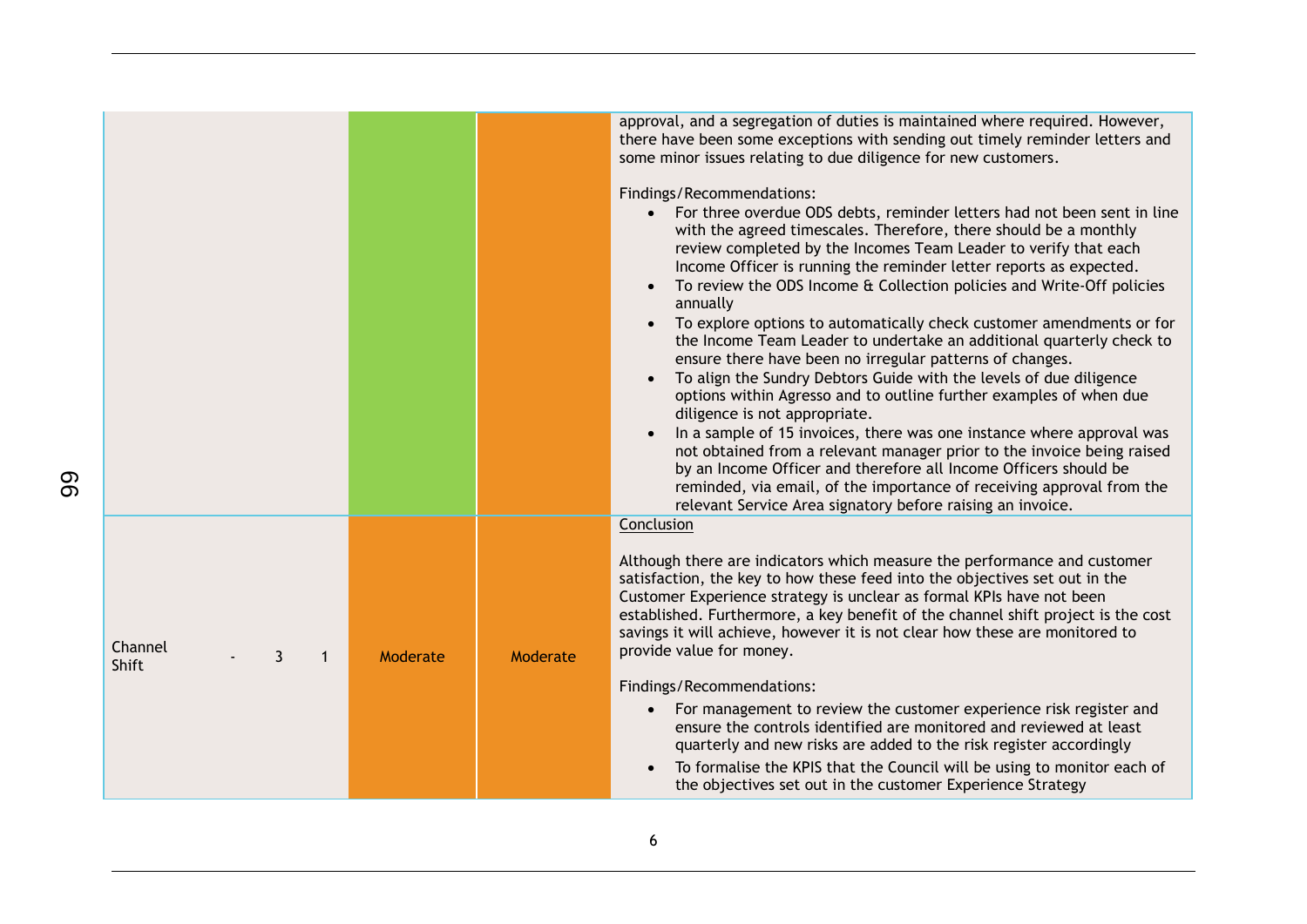| Planning<br>$\mathbf{3}$<br><b>Services</b> | Moderate    | Substantial | Cost saving plans for the channel shift project as a whole should be<br>developed to allow for regular monitoring of actual savings versus<br>expected savings<br>To engage with website users to ascertain additional information as to<br>$\bullet$<br>why they were not satisfied with the web service and to ensure content<br>is easily accessible<br>Conclusion<br>Overall, there are effective systems in place for performance monitoring and<br>the statutory planning committees are operating effectively. The controls<br>within the electronic systems governing customer applications and case work<br>management are also effective. However, there is not an up to date strategy<br>and action plan in place.<br>Findings/Recommendations:<br>To update the `Validation' strategy on a regular basis and action plans<br>should be allocated to the relevant people and realistic timescales<br>should be added<br>An overarching accountability document to be created clearly defining<br>the roles and responsibilities of the team and officers/departments<br>concerned with planning<br>Robust monitoring should be undertaken through the current<br>$\bullet$<br>management reviews with a greater focus on compliance with the laid<br>down time scales for each team<br>The existing training programmes in place should be reviewed to ensure<br>$\bullet$<br>that they deliver the knowledge required to complete the work involved<br>accurately and with appropriate emphasis on the importance of meeting<br>the agreed time scales. |
|---------------------------------------------|-------------|-------------|---------------------------------------------------------------------------------------------------------------------------------------------------------------------------------------------------------------------------------------------------------------------------------------------------------------------------------------------------------------------------------------------------------------------------------------------------------------------------------------------------------------------------------------------------------------------------------------------------------------------------------------------------------------------------------------------------------------------------------------------------------------------------------------------------------------------------------------------------------------------------------------------------------------------------------------------------------------------------------------------------------------------------------------------------------------------------------------------------------------------------------------------------------------------------------------------------------------------------------------------------------------------------------------------------------------------------------------------------------------------------------------------------------------------------------------------------------------------------------------------------------------------------------------------------------------------|
| Payroll &<br>1<br>Overtime                  | Substantial | Substantial | Conclusion<br>There are robust payroll controls being demonstrated by the Council. During the<br>course of the review there was one minor exception identified which requires<br>the Payroll Processing Guide to be updated, but otherwise all controls were<br>found to be working effectively.<br>Findings/Recommendations:                                                                                                                                                                                                                                                                                                                                                                                                                                                                                                                                                                                                                                                                                                                                                                                                                                                                                                                                                                                                                                                                                                                                                                                                                                       |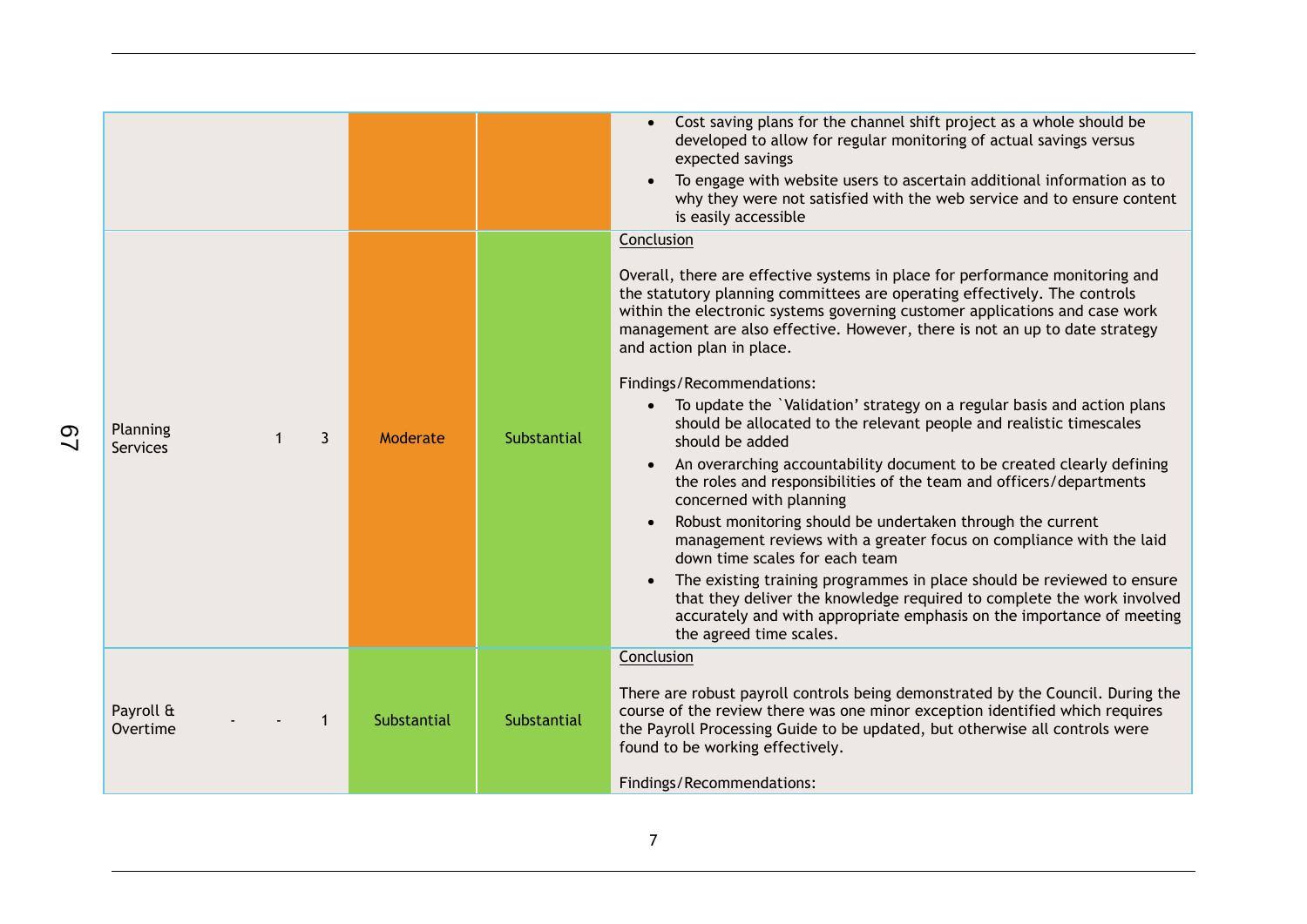|                                               |             |             | The Council should liaise with MidlandHR to update their processing<br>guide, to only include current members of staff with the<br>appropriate authorisation to sign BACs payments.<br>To update the processing guide so it is aligned to the Council's,<br>$\bullet$<br>ensuring congruence annually or when changes are made.                                                                                                                                                                                                                                                                                                                                                                                                                                                                                                                                                                                                                                |
|-----------------------------------------------|-------------|-------------|----------------------------------------------------------------------------------------------------------------------------------------------------------------------------------------------------------------------------------------------------------------------------------------------------------------------------------------------------------------------------------------------------------------------------------------------------------------------------------------------------------------------------------------------------------------------------------------------------------------------------------------------------------------------------------------------------------------------------------------------------------------------------------------------------------------------------------------------------------------------------------------------------------------------------------------------------------------|
| Treasury<br>Management                        | Substantial | Substantial | Conclusions<br>The Council has a Treasury Management Strategy in place, where the monetary<br>and maturity limits for the sampled investments were undertaken in line with<br>the criteria set in the Strategy. There are robust controls around monitoring of<br>the Council's Treasury Management activities and performance reported to the<br>Cabinet via reports and cash flow forecasting is undertaken on a daily basis. We<br>noted minor issues around timeliness of the reconciliations undertaken.<br>Findings/Recommendations:<br>It was identified that eight bank reconciliations were not completed<br>within two weeks from the end of the month, relating to General<br>Funding for the quarter to September. Therefore reconciliations should<br>be prepared and authorised within two weeks from the end of the<br>month, in line with good practice.<br>Half-yearly spot checks should be undertaken and recorded to ensure<br>compliance. |
| Companies<br>5<br>$\overline{4}$<br>Oversight | Moderate    | Moderate    | Conclusions<br>Overall the Council have a Moderate control design for the management of their<br>companies and joint ventures. The governance structures in place were defined<br>and allowed for oversight by officers and members, including from those of non-<br>governing parties. Furthermore, it was noted in our interviews with key<br>personnel from each organisation that the relationship between the Council and<br>its companies was reasonably strong and has been improving over the past few<br>years. The interests of both parties were aligned, however, there was a general<br>consensus in the case of ODS where more autonomy would allow them to<br>expand and grow quicker.<br>Issues were identified in relation to clarity around the role of CMT with regards<br>to oversight and also the effectiveness of the Council's internal governance                                                                                     |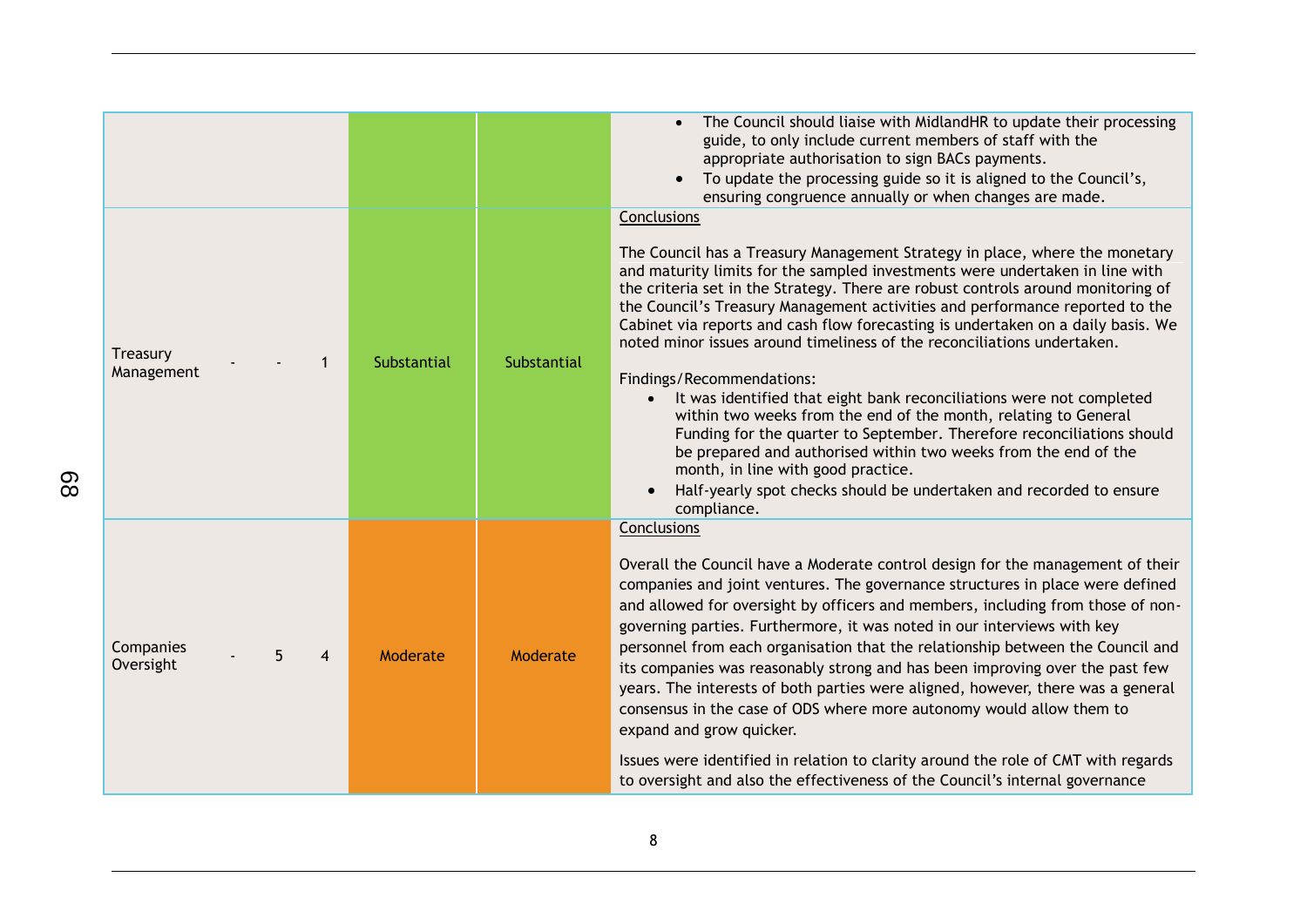structure for company oversight, however, these were subject to mixed views. From our discussions, the concerns were more directed at the governance frameworks being too cumbersome as opposed to the alternative which is that the oversight of the companies is inadequate. This was a point that was raised in the public interest report of the London Borough Council of Croydon's management of their wholly-owned company, Brick by Brick.

Information sharing was transparent, both financial and non-financial, and members of the Shareholder informed us that they were generally happy with the content and format of reports to them.

Findings/Recommendations

- To update the job description of the Head of Financial Services to include details around their responsibilities in monitoring and communication with the companies and joint ventures
- Shareholders should give consideration as to the future direction in relation to the pipeline of procurements of supplies and services by both OCC and their wholly owned companies
- For the council to have formal discussions with the Executive team of each of their companies to assess whether they can take actions to ensure that there is a positive mutual relationship
- Members of the Shareholder Group and the Panel should meet privately to discuss the role of the Panel
- The Council should ensure that all outstanding SLAs are signed by the year-end and SLAs with OCHL for the 2021/22 are signed before 30 April 2021
- Succession planning arrangements should be made by the Housing Company to ensure that the Business Plan objectives can be delivered if key staff were to leave the organization
- To nominate an interim representative to the ODS Board until the new Executive Directors are recruited. They should then arrange for one/two of the new Executive Directors to take a permanent role on the ODS Board.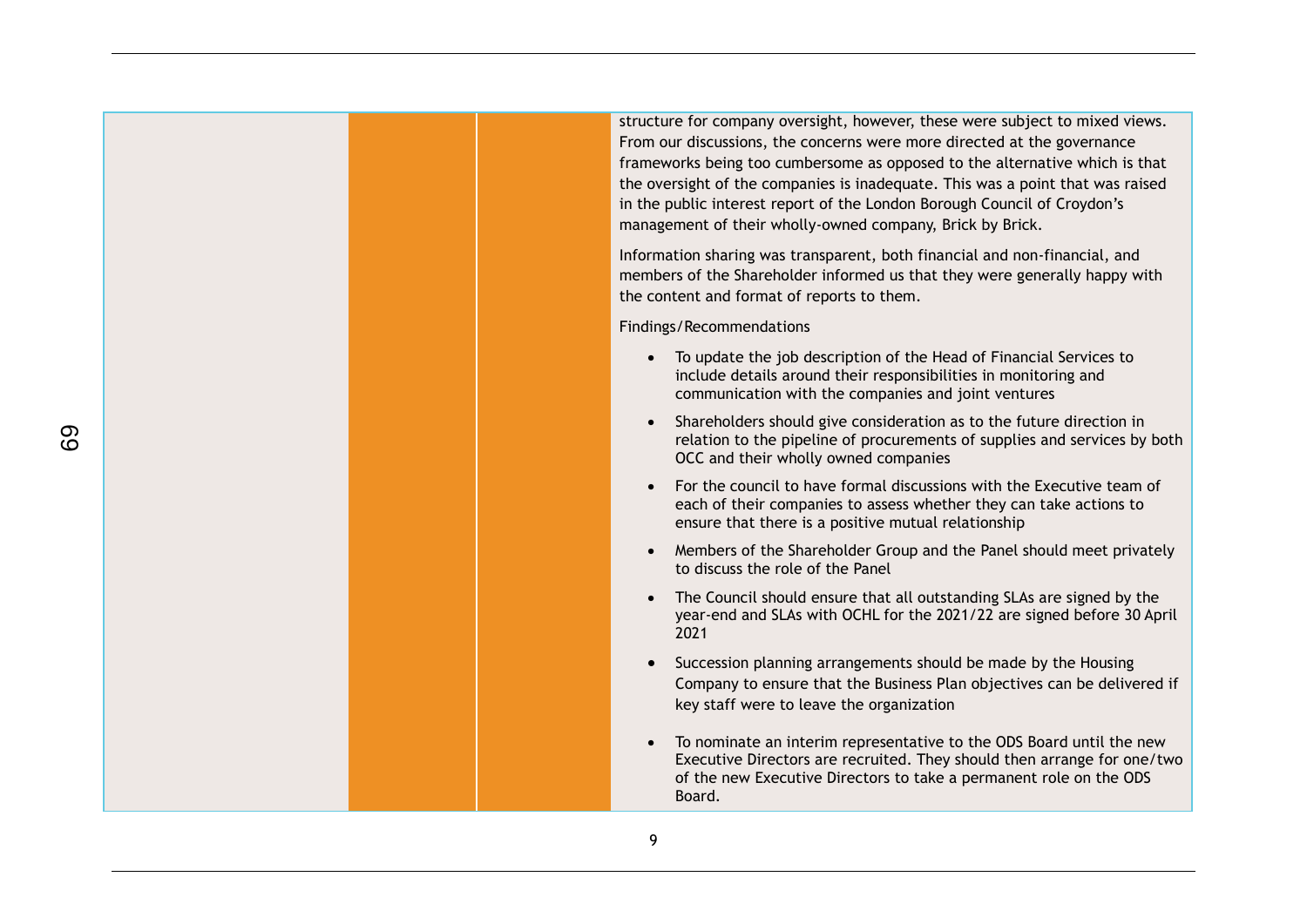| Income<br>Collection<br>and Cashiers | Substantial | Substantial | Conclusions<br>Overall, there is an effective system in place for the billing of Council Tax and<br>Business Rates and adequate monthly reconciliations to monitor Council Tax,<br>Business rates and Grant Payments. Whilst the debt recovery procedures paused<br>for three months due to the Governments Covid response the Council are now<br>continually monitoring the above on a monthly basis.<br>Whilst there are adequate controls in place we noted that user access forms and<br>their corresponding approval of the PARIS System should be retained by the<br>Council to maintain an appropriate audit trail.<br>To ensure that all access forms are submitted prior to the user gaining<br>$\bullet$<br>access to the PARIS system and to retain access of forms so where<br>additional requests are made, management are aware of the current<br>level of access the user has and whether this is appropriate. |
|--------------------------------------|-------------|-------------|-------------------------------------------------------------------------------------------------------------------------------------------------------------------------------------------------------------------------------------------------------------------------------------------------------------------------------------------------------------------------------------------------------------------------------------------------------------------------------------------------------------------------------------------------------------------------------------------------------------------------------------------------------------------------------------------------------------------------------------------------------------------------------------------------------------------------------------------------------------------------------------------------------------------------------|
| Corporate<br>Performance             | N/A         | N/A         | We facilitated a workshop by the Council which:<br>Identified what a good KPI looks like<br>$\bullet$<br>How to ensure KPIs are measurable<br>$\bullet$<br>Considered the new KPIs brought forward by services<br>$\bullet$<br>Ensuring that KPIs align with the Business Plan/Strategy<br>$\bullet$<br>Reviewed activities that do not form a KPI but the Council may wish to<br>$\bullet$<br>monitor and determine how these were captured.                                                                                                                                                                                                                                                                                                                                                                                                                                                                                 |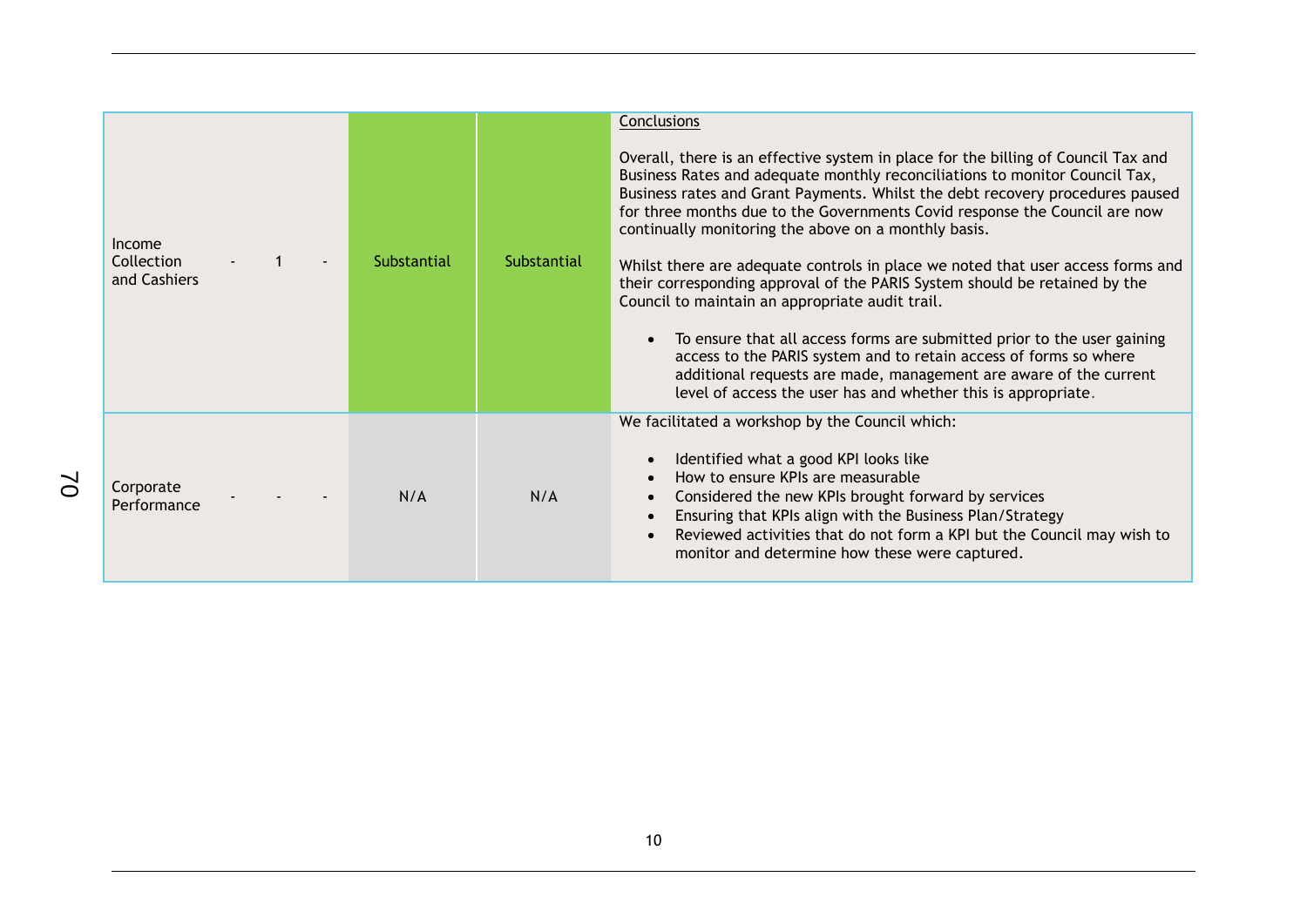# SUMMARY OF FINDINGS

## RECOMMENDATIONS AND ASSURANCE DASHBOARD

### **Recommendations**



High Medium Low

In 2020 – 21, there were a total of 27 recommendations issued; 13 Medium and 14 Low recommendations. In comparison, in 2019 - 20 there were a total of 36 recommendations; 1 high, 23 Medium and 12 Low recommendations. Although the Council is moving towards a state of better systems and control environment, the pandemic has had some impact on system controls.

### **Control Design**

71







In 2020-21 there were four substantial and four moderate control design opinions issued, in comparison to 2019 – 20 there were six substantial and five moderate control design opinions issued. The Council continue to point us to high-risk areas eg Companies Oversight and Channel Shift however, good control designs are in place.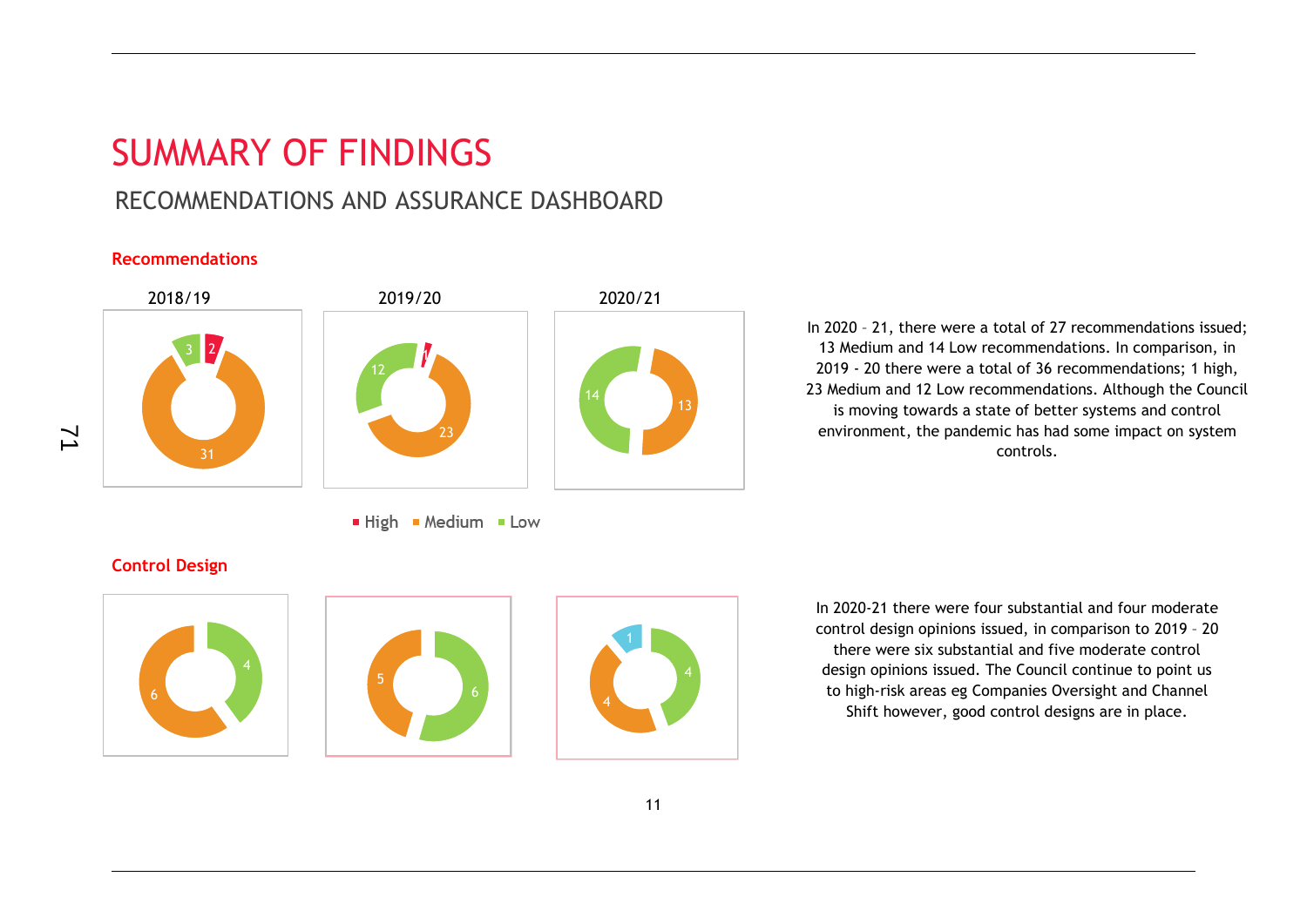### **Operational Effectiveness**



Substantial Moderate Limited No

In 2020-21 there were four substantial and four moderate opinions issued. Whereas, in 2019 – 20 there were three Substantial and eight Moderate opinions issued. There was no limited effectiveness opinions issued. The Council has gradually become better at applying policies more consistently and effectively.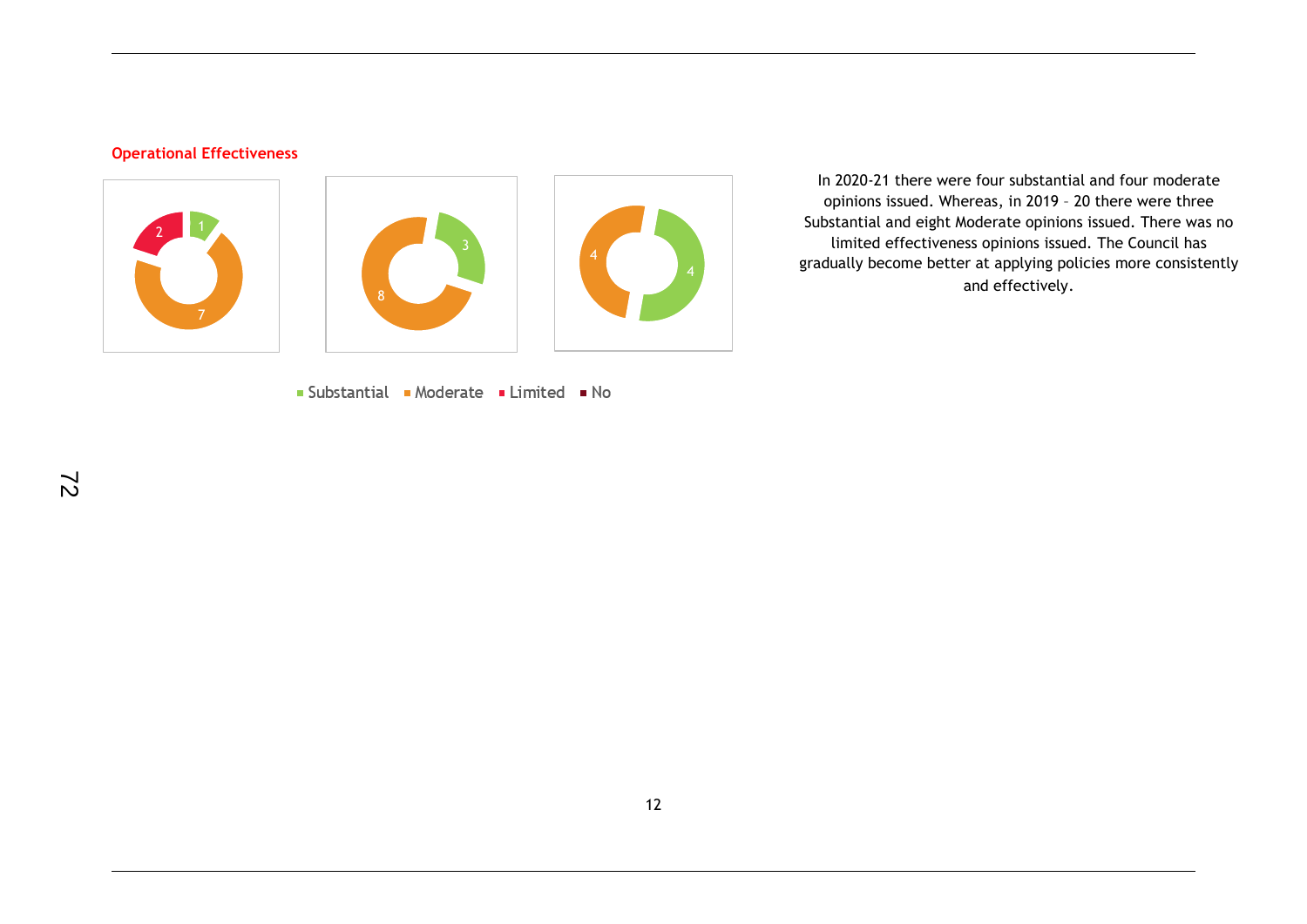# ADDED VALUE



### USE OF SPECIALISTS

We obtained several financial data sets and carried out a data analytics exercise to identify exceptions within the data.



### SUPPORT AND NETWORKING

We undertook a members training workshop alongside external audit outlining the key areas covered by internal audit and outlined our new protocols process between the Council and its companies. We also facilitated a KPI workshop exercise with the Council's Heads of Service and identified the top three Corporate indicators to be included within each service area



### BENCHMARKING AND BEST PRACTICE

We undertook a companies oversight audit review and benchmarked the controls and practices to other Councils with similar arrangements and fed these back to the Council.

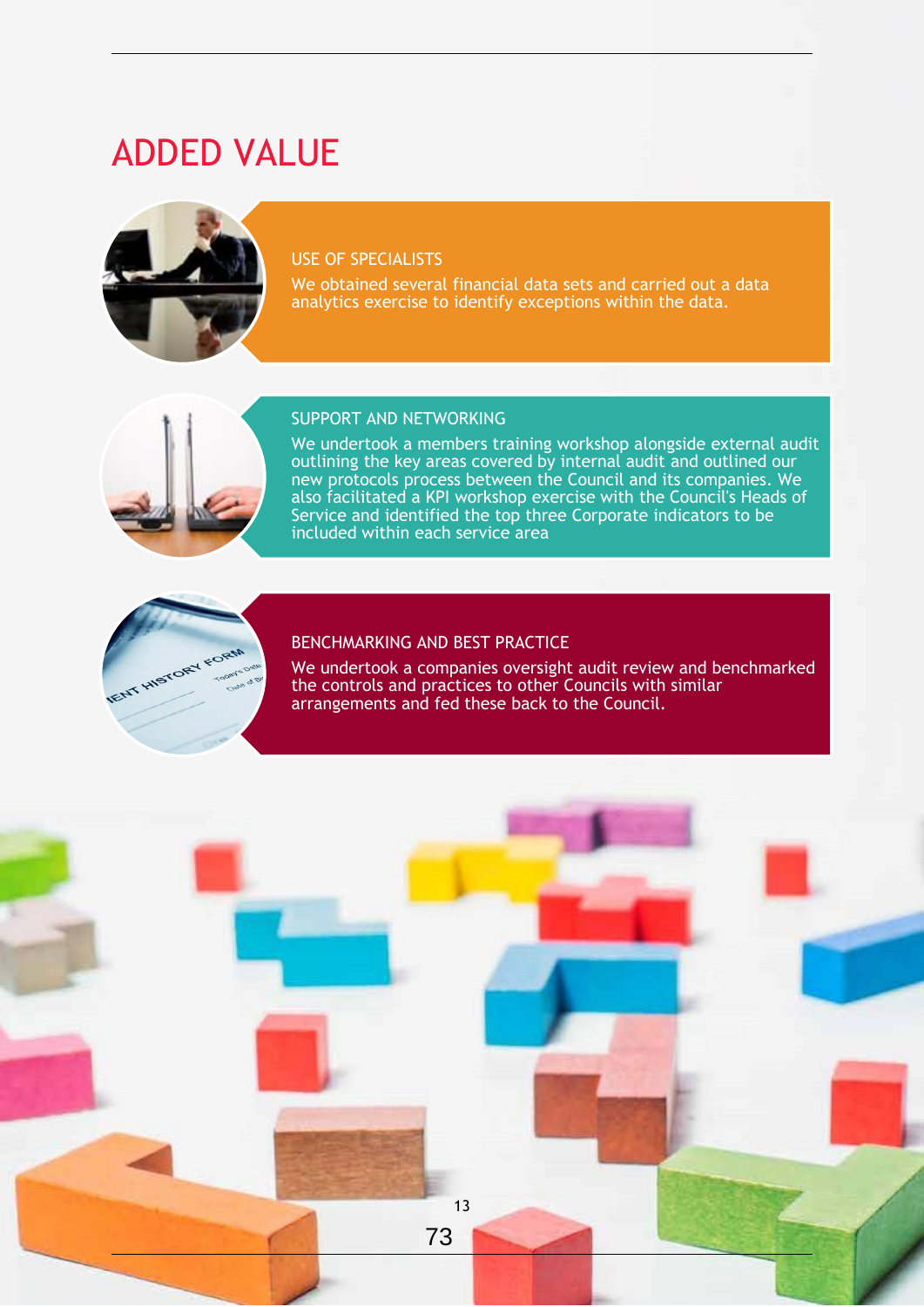# KEY THEMES



### PEOPLE

The Council welcomed our internal audits and provided us with strong levels of time and support during our reviews. We found in some audits that training compliance was low or not being monitored, particularly for planning services



### GOVERNANCE & STRUCTURES

Monitoring and governance processes were robust and strong team structures were identified within several of our reviews, including Companies Oversight, Planning Services and Channel Shift



### POLICIES & PROCEDURES

Policies and procedures were in place and were subject to approval throughout service areas within the Council. There were some policies that were outdated, for example the Planning Services Validation Strategy and policies with Accounts Recievable

### FOLLOW UP



We followed up on all recommendations due in the year and reported these to the Audit Committee. We worked with ODG to arrange a process of senior management inclusion in the follow up process to improve the engagement from managers. The implementation of recommendations has significantly improved since 2017 -18 as recommendations are now presented to ODG regularly.

14

74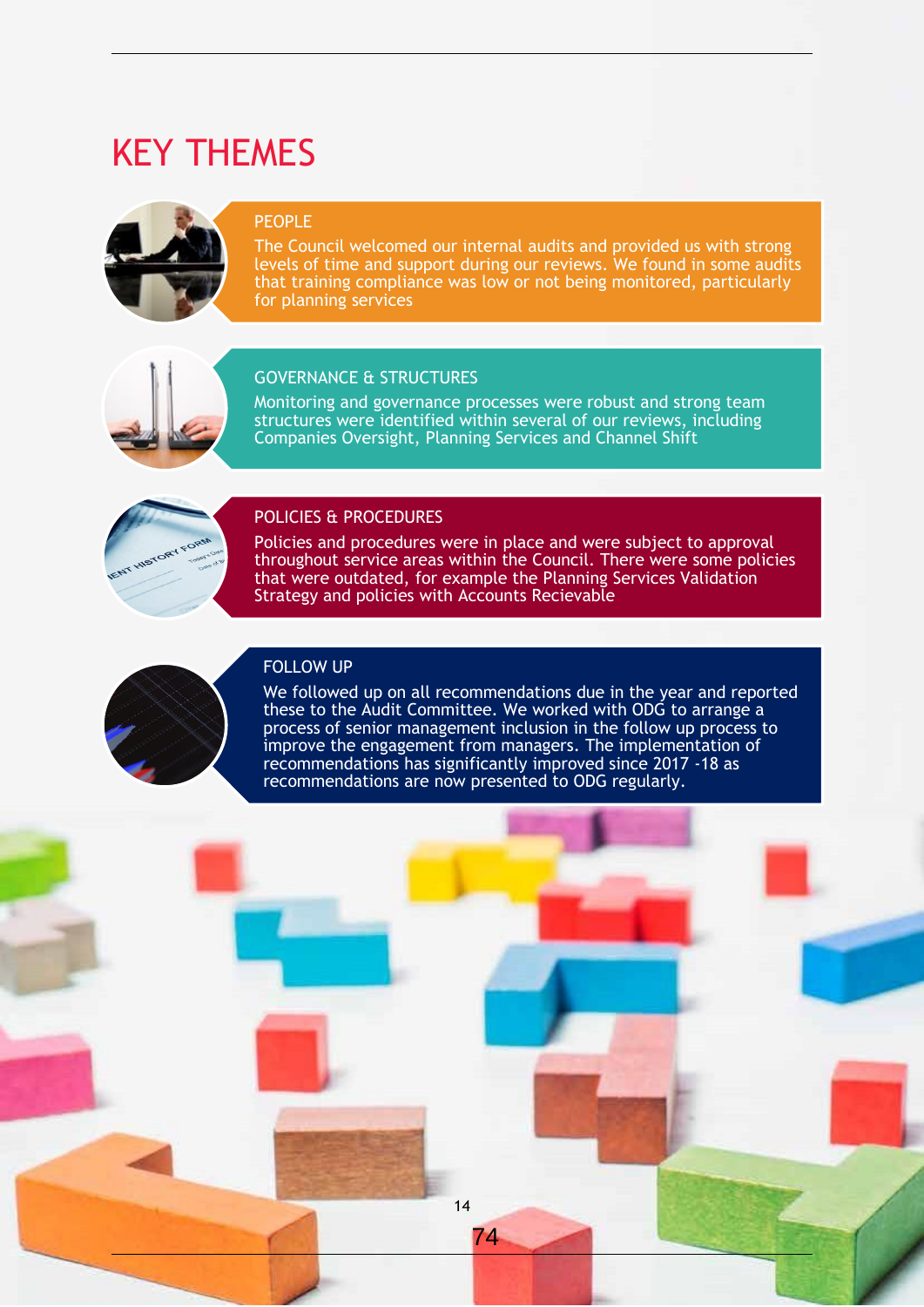# BACKGROUND TO ANNUAL OPINION

### **Introduction**

Our role as internal auditors to Oxford City Council (the Council) is to provide an opinion to the Full Council, through the Audit Committee, on the adequacy and effectiveness of the internal control system to ensure the achievement of the organisation's objectives in the areas reviewed. Our approach, as set out in the firm's Internal Audit Manual, is to help the organisation accomplish its objectives by bringing a systematic, disciplined approach to evaluate and improve the effectiveness of risk management, control and governance processes.

Our internal audit work for the 12 month period from 1 April 2020 to 31 March 2021 was carried out in accordance with the internal audit plan approved by management and the Audit Committee, adjusted during the year for any emerging risk issues. The plan was based upon discussions held with management and was constructed in such a way as to gain a level of assurance on the main financial and management systems reviewed. There were no restrictions placed upon the scope of our audit and our work complied with Public Sector Internal Audit Standards.

The annual report from internal audit provides an overall opinion on the adequacy and effectiveness of the organisation's risk management, control and governance processes, within the scope of work undertaken by our firm as outsourced providers of the internal audit service. It also summarises the activities of internal audit for the period.

### **Scope and Approach**

### **Audit Approach**

We have reviewed the control policies and procedures employed by the Council to manage risks in business areas identified by management set out in the 2019/20 Internal Audit Annual Plan approved by the Audit Committee. This report is made solely in relation to those business areas and risks reviewed in the year and does not relate to any of the other operations of the organisation. Our approach complies with best professional practice, in particular, Public Sector Internal Audit Standards, the Chartered Institute of Internal Auditors' Position Statement on Risk Based Internal Auditing.

We discharge our role, as detailed within the audit planning documents agreed with the Council's management for each review, by:

- Considering the risks that have been identified by management as being associated with the processes under review
- Reviewing the written policies and procedures and holding discussions with management to identify process controls
- Evaluating the risk management activities and controls established by management to address the risks it is seeking to manage
- Performing walkthrough tests to determine whether the expected risk management activities and controls are in place
- Performing compliance tests (where appropriate) to determine that the risk management activities and controls have operated as expected during the period.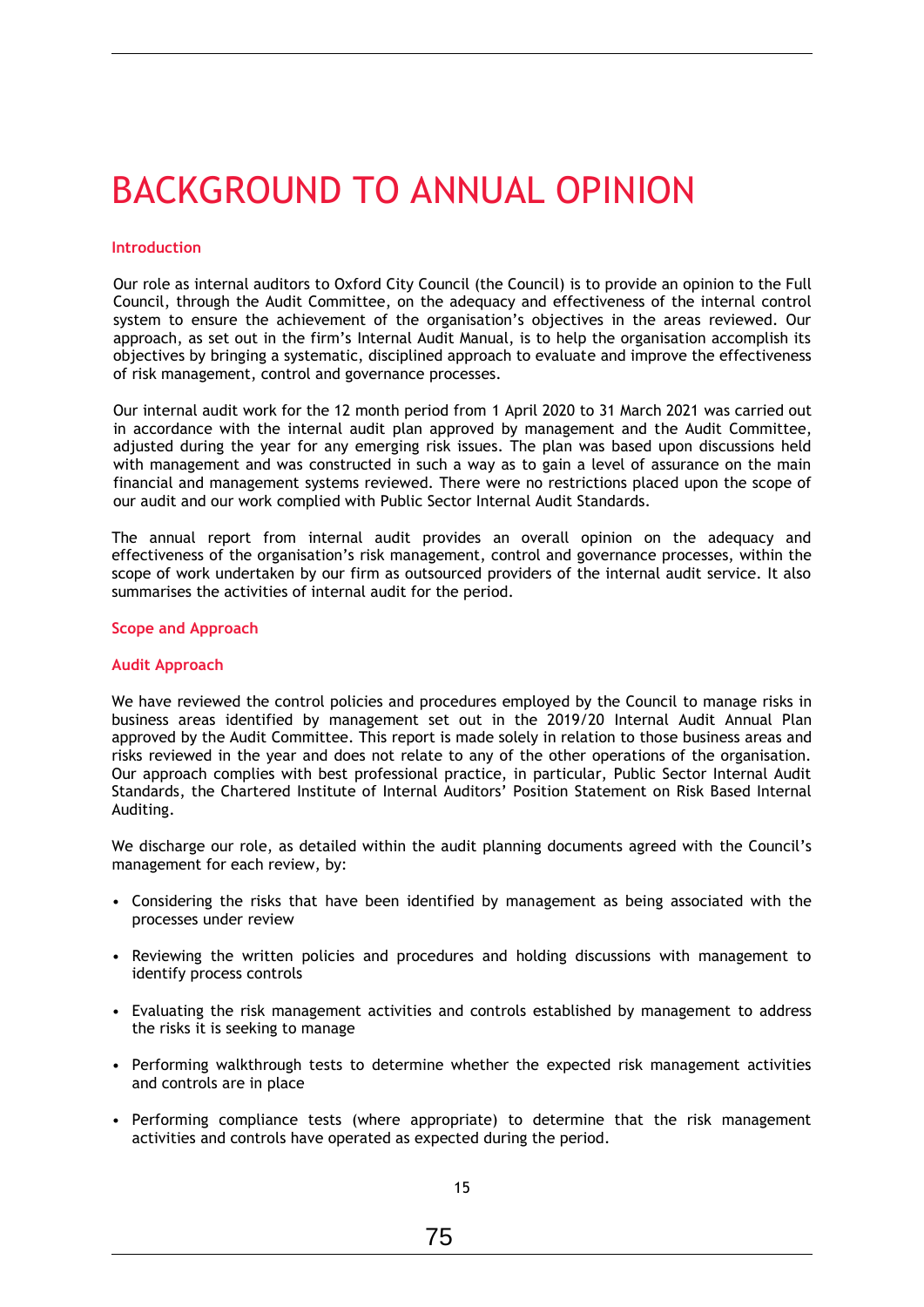The opinion provided on page 3 of this report is based on historical information and the projection of any information or conclusions contained in our opinion to any future periods is subject to the risk that changes may alter its validity.

### **Reporting Mechanisms and Practices**

Our initial draft reports are sent to the key officer responsible for the area under review in order to gather management responses. In every instance there is an opportunity to discuss the draft report in detail. Therefore, any issues or concerns can be discussed with management before finalisation of the reports.

Our method of operating with the Audit Committee is to agree reports with management and then present and discuss the matters arising at the Audit Committee meetings.

### **Management actions on our recommendations**

Management were engaged with the internal audit process and provided considerable time to us during the fieldwork phases of our reviews, providing audit evidence promptly and allowing the reviews to proceed in a timely manner, including opportunities to discuss findings and recommendations prior to the issue of draft internal audit reports. Management responses to draft reports were mostly within our requested time frame, however, there were some instances where the turnaround of draft reports was slow.

### **Recommendations follow-up**

Implementation of recommendations is a key determinant of our annual opinion. If recommendations are not implemented in a timely manner then weaknesses in control and governance frameworks will remain in place. Furthermore, an unwillingness or inability to implement recommendations reflects poorly on management's commitment to the maintenance of a robust control environment.

We have noted that there has been an improvement in the implementation of recommendations issued during 2019/20 in comparison to the prior year with 61% of all recommendations followed up in the year complete. However, whilst there has been an improvement, due dates for some recommendations had to be revised up to five times during the year which is inadequate and could cause risks to materialise.

### **Relationship with external audit**

All our final reports are available to the external auditors through the Audit Committee papers and are available on request. Our files are also available to external audit should they wish to review working papers to place reliance on the work of internal audit.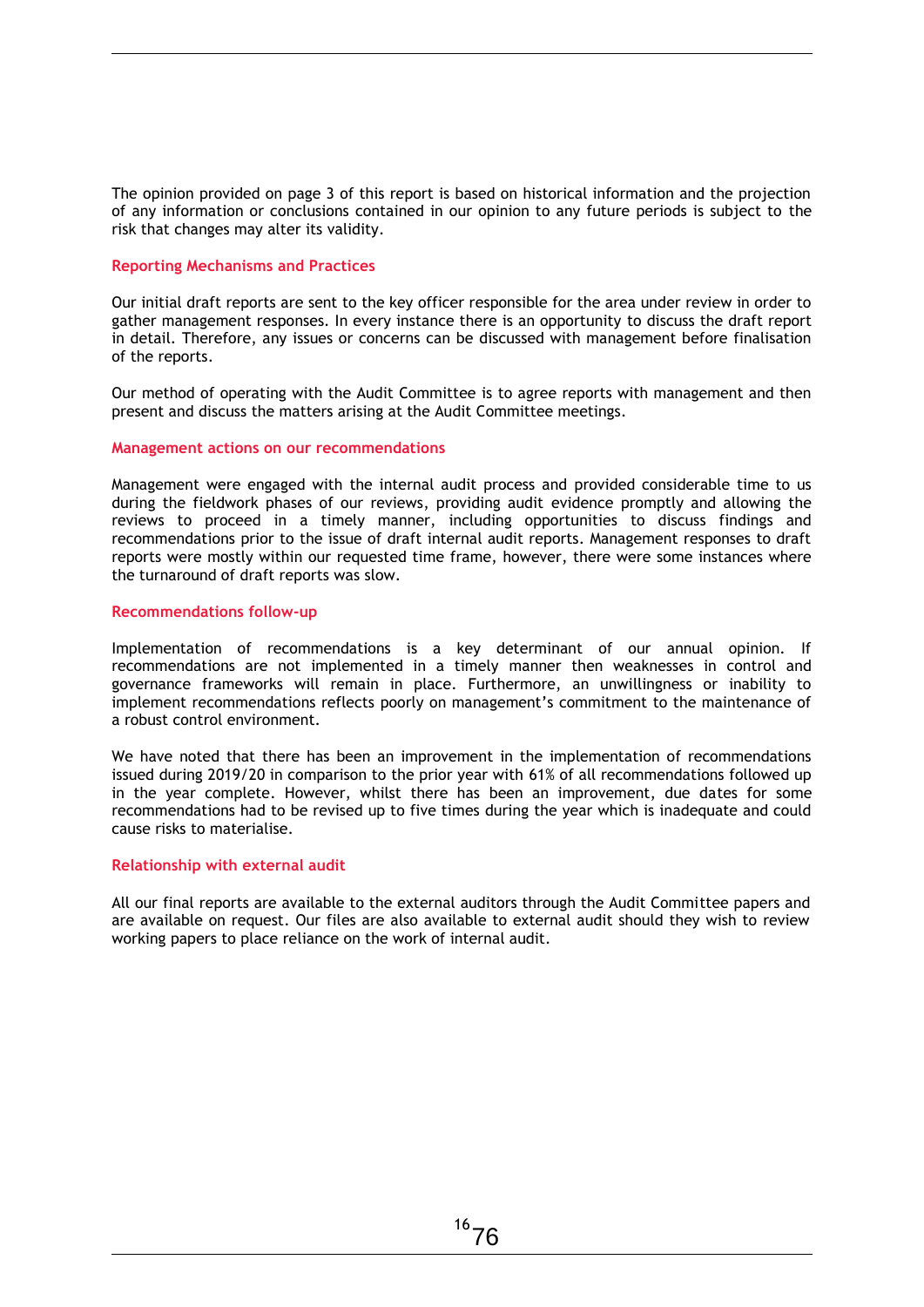### **Report by BDO LLP to Oxford City Council**

As the internal auditors of Oxford City Council we are required to provide the Audit Committee, and the Director with an opinion on the adequacy and effectiveness of risk management, governance and internal control processes, as well as arrangements to promote value for money.

In giving our opinion it should be noted that assurance can never be absolute. The internal audit service provides the Council with **Moderate assurance** that there are no major weaknesses in the internal control system for the areas reviewed in 2020/21. Therefore, the statement of assurance is not a guarantee that all aspects of the internal control system are adequate and effective. The statement of assurance should confirm that, based on the evidence of the audits conducted, there are no signs of material weaknesses in the framework of control.

In assessing the level of assurance to be given, we have taken into account:

- All internal audits undertaken by BDO LLP during 2020/21
- Any follow-up action taken in respect of audits from previous periods for these audit areas
- Whether any significant recommendations have not been accepted by management and the consequent risks
- The effects of any significant changes in the organisation's objectives or systems
- Matters arising from previous internal audit reports to the Council
- Any limitations which may have been placed on the scope of internal audit – no restrictions were placed on our work

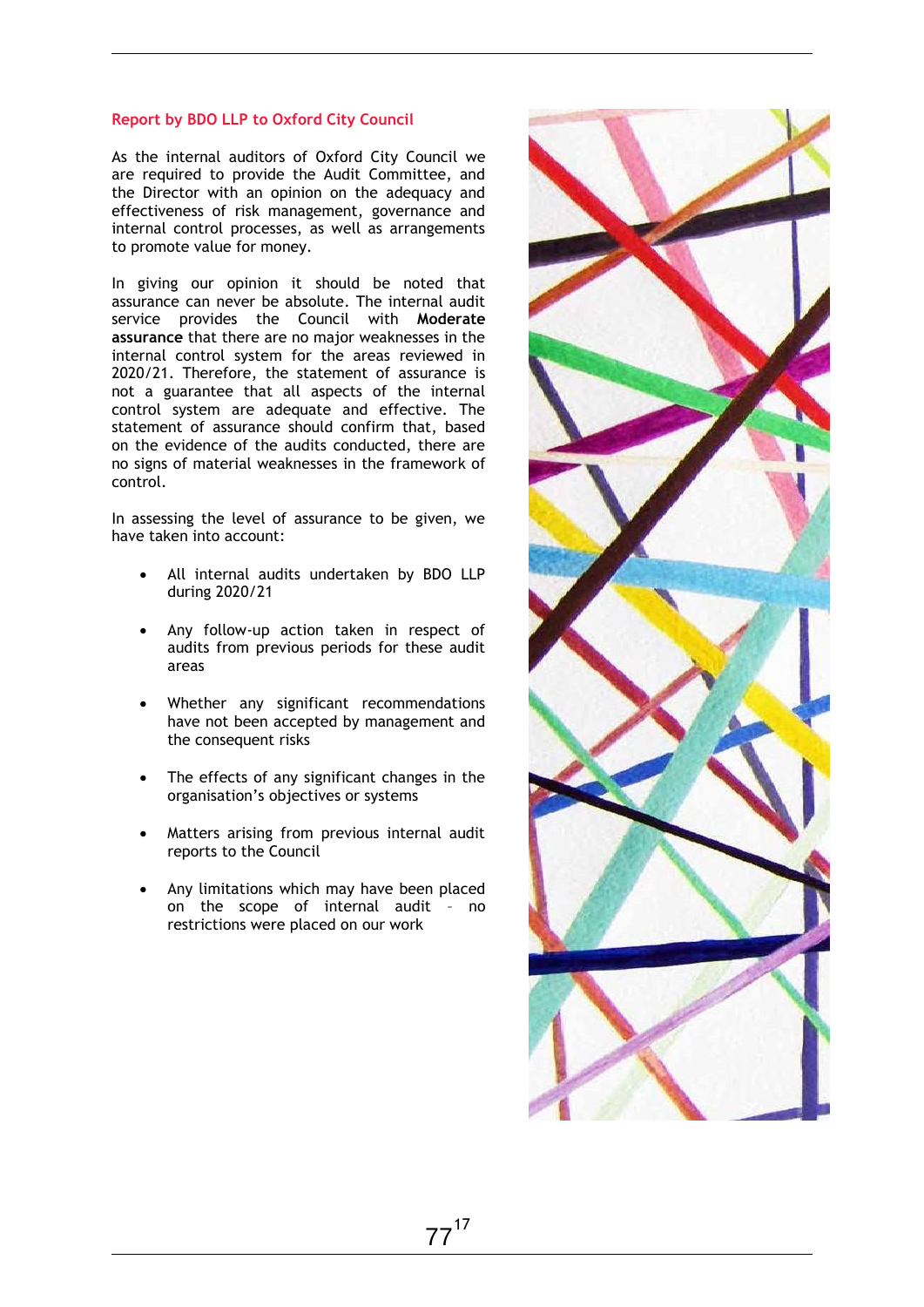# KEY PERFORMANCE INDICATORS

| <b>Quality Assurance</b>     | <b>KPI</b>                                                                                                                                                                                                                                                                                                                                                                                                                                                                                                                                         | <b>RAG Rating</b> |
|------------------------------|----------------------------------------------------------------------------------------------------------------------------------------------------------------------------------------------------------------------------------------------------------------------------------------------------------------------------------------------------------------------------------------------------------------------------------------------------------------------------------------------------------------------------------------------------|-------------------|
| Quality of work              | Feedback from our work was positive<br>and recommendations were agreed<br>with management prior to finalisation<br>of reports. We issue a survey after each<br>audit which we were rated 4.5/5 for<br>overall audit experience.                                                                                                                                                                                                                                                                                                                    |                   |
| Effective planning           | We completed many of our reviews in<br>the first three quarters of the year<br>however, there have been limitations<br>due to the pandemic and working<br>remotely. We responded quickly to the<br>urgent work request for the Capital<br>Pooling Grant work showing we can be<br>flexible. We also made changes to the<br>Audit Plan mid-way through the year<br>when we recognised that Car parking,<br>Housing Rents and Community Strategy<br>could not accommodate us and<br>therefore focussed our efforts in other<br>areas of the Council. |                   |
| Completion of the audit plan | We have finalised reports for all<br>reviews for 2020/21 and agreed to<br>delay reviews into 2021/22 where we<br>were unable to undertake the work due<br>to COVID-19. We have given this a<br>green status as all delays were at the<br>discretion of the Council.                                                                                                                                                                                                                                                                                |                   |
| Follow-up of recommendations | We followed up all recommendations<br>issued during the year and all<br>outstanding recommendations from<br>2019/20. There has been improvement<br>in the completion of recommendations<br>and we worked with ODG to engage<br>senior management in the follow up<br>process.                                                                                                                                                                                                                                                                      |                   |

We will obtain feedback during the year upon finalisation of each report and feed the results back

to the Audit Committee.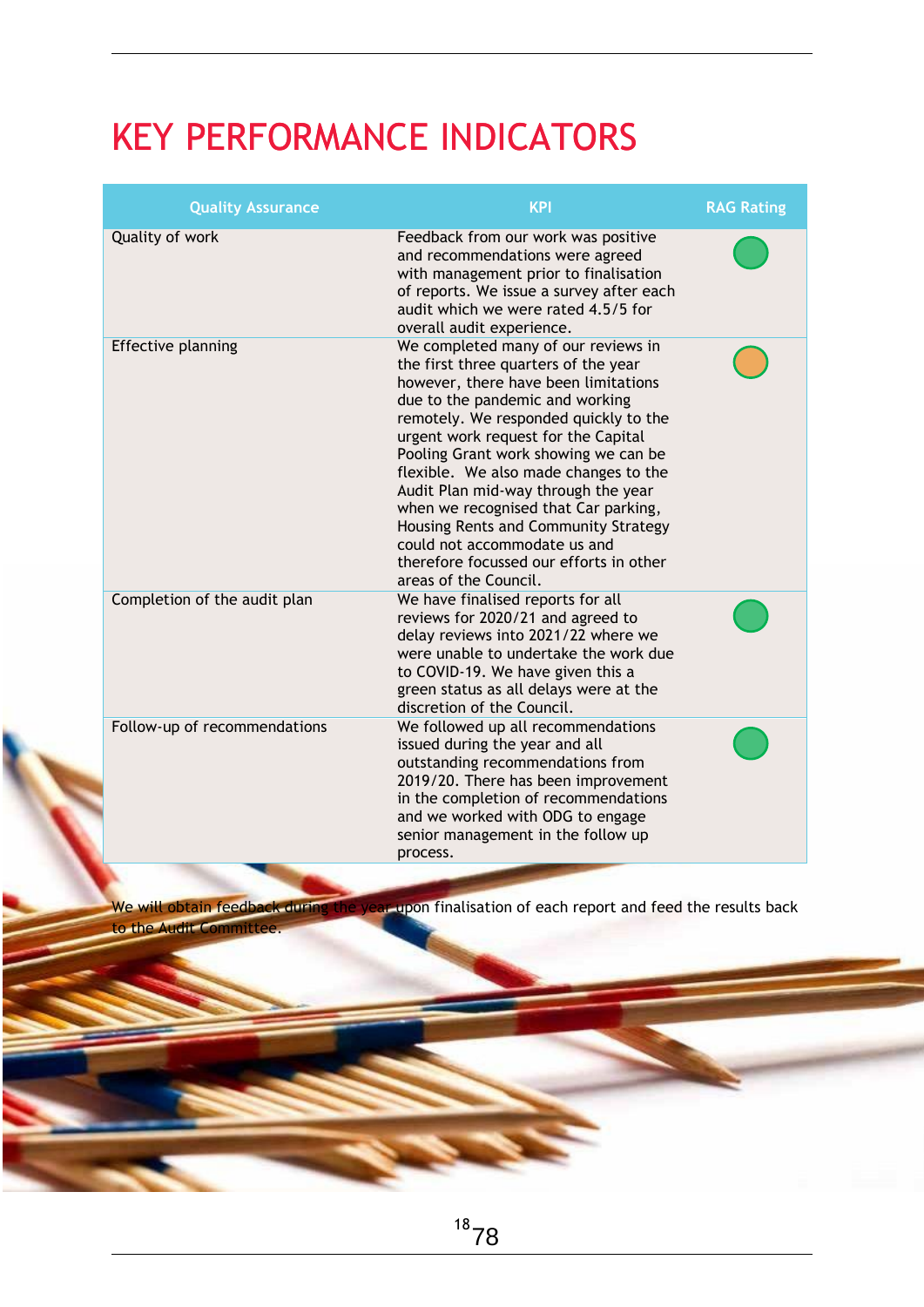# APPENDIX 1 OPINION SIGNIFICANCE DEFINITION

### **Audit Recommendation made Priority ANNUAL OPINION DEFINITION**

| <b>ANNUAL UPINIUN DEFINITIUN</b>                 |                                                                                                                                                                                                                                              |
|--------------------------------------------------|----------------------------------------------------------------------------------------------------------------------------------------------------------------------------------------------------------------------------------------------|
| <b>Substantial - Fully</b><br>meets expectations | Our audit work provides assurance that the arrangements should deliver the objectives and risk<br>management aims of the organisation in the areas under review. There is only a small risk of<br>failure or non-compliance.                 |
| Moderate - Significantly<br>meets expectations   | Our audit work provides assurance that the arrangements should deliver the objectives and risk<br>management aims of the organisation in the areas under review. There is some risk of failure or<br>non-compliance.                         |
| <b>Limited - Partly meets</b><br>expectations    | Our audit work provides assurance that the arrangements will deliver only some of the key<br>objectives and risk management aims of the organisation in the areas under review. There is a<br>significant risk of failure or non-compliance. |
| No - Does not meet<br>expectations               | Our audit work provides little assurance. The arrangements will not deliver the key objectives<br>and risk management aims of the organisation in the areas under review. There is an almost<br>certain risk of failure or non-compliance.   |

IA Comments:

| <b>REPORT OPINION SIGNIFICANCE DEFINITION</b> |                                                                                                                                                                                                          |                                                                                                                         |                                                                                                                                                                                                                               |                                                                                                                 |  |
|-----------------------------------------------|----------------------------------------------------------------------------------------------------------------------------------------------------------------------------------------------------------|-------------------------------------------------------------------------------------------------------------------------|-------------------------------------------------------------------------------------------------------------------------------------------------------------------------------------------------------------------------------|-----------------------------------------------------------------------------------------------------------------|--|
| Level of<br><b>Assurance</b>                  | <b>Design Opinion</b>                                                                                                                                                                                    | <b>Findings</b>                                                                                                         | <b>Effectiveness Opinion</b>                                                                                                                                                                                                  | <b>Findings</b>                                                                                                 |  |
| <b>Substantial</b>                            | Appropriate procedures and<br>controls in place to mitigate<br>the key risks.                                                                                                                            | There is a sound<br>system of internal<br>control designed to<br>achieve system<br>objectives.                          | No, or only minor,<br>exceptions found in testing of<br>the procedures and controls.                                                                                                                                          | The controls that<br>are in place are<br>being consistently<br>applied.                                         |  |
| Moderate                                      | In the main, there are<br>appropriate procedures and<br>controls in place to mitigate<br>the key risks reviewed, albeit<br>with some that are not<br>fully effective.                                    | Generally a sound<br>system of internal<br>control designed to<br>achieve system<br>objectives with some<br>exceptions. | A small number of exceptions<br>found in testing of the<br>procedures and controls.                                                                                                                                           | Evidence of<br>noncompliance<br>with some controls<br>that may put some<br>of the system<br>objectives at risk. |  |
| Limited                                       | A number of significant gaps<br>identified in the procedures<br>and controls in key areas.<br>Where practical, efforts<br>should be made to address<br>in-year.                                          | System of internal<br>controls is weakened<br>with system<br>objectives at risk of<br>not being<br>achieved.            | A number of reoccurring<br>exceptions found in testing of<br>the procedures and controls.<br>Where practical, efforts should<br>be made to address in-year.                                                                   | Non-compliance<br>with key<br>procedures and<br>controls places the<br>system objectives<br>at risk.            |  |
| No                                            | For all risk areas there are<br>significant gaps in the<br>procedures and controls.<br>Failure to address in-year<br>affects the quality of<br>the organisation's overall<br>internal control framework. | Poor system of<br>internal control.                                                                                     | Due to absence of effective<br>controls and procedures, no<br>reliance can be placed on their<br>operation. Failure to address<br>in-year affects the quality of<br>the organisation's overall<br>internal control framework. | Non-compliance<br>and/or compliance<br>with inadequate<br>controls.                                             |  |

|             | <b>RECOMMENDATION SIGNIFICANCE DEFINITION</b>                                                                                                                                                                                                                                                                                                 |  |  |  |
|-------------|-----------------------------------------------------------------------------------------------------------------------------------------------------------------------------------------------------------------------------------------------------------------------------------------------------------------------------------------------|--|--|--|
| <b>High</b> | A weakness where there is substantial risk of loss, fraud, impropriety, poor value for money, or failure to<br>achieve organisational objectives. Such risk could lead to an adverse impact on the business. Remedial action<br>must be taken urgently.                                                                                       |  |  |  |
| Medium      | A weakness in control which, although not fundamental, relates to shortcomings which expose individual<br>business systems to a less immediate level of threatening risk or poor value for money. Such a risk could<br>impact on operational objectives and should be of concern to senior management and requires prompt specific<br>action. |  |  |  |
| Low         | Areas that individually have no significant impact, but where management would benefit from improved<br>controls and/or have the opportunity to achieve greater effectiveness and/or efficiency.                                                                                                                                              |  |  |  |